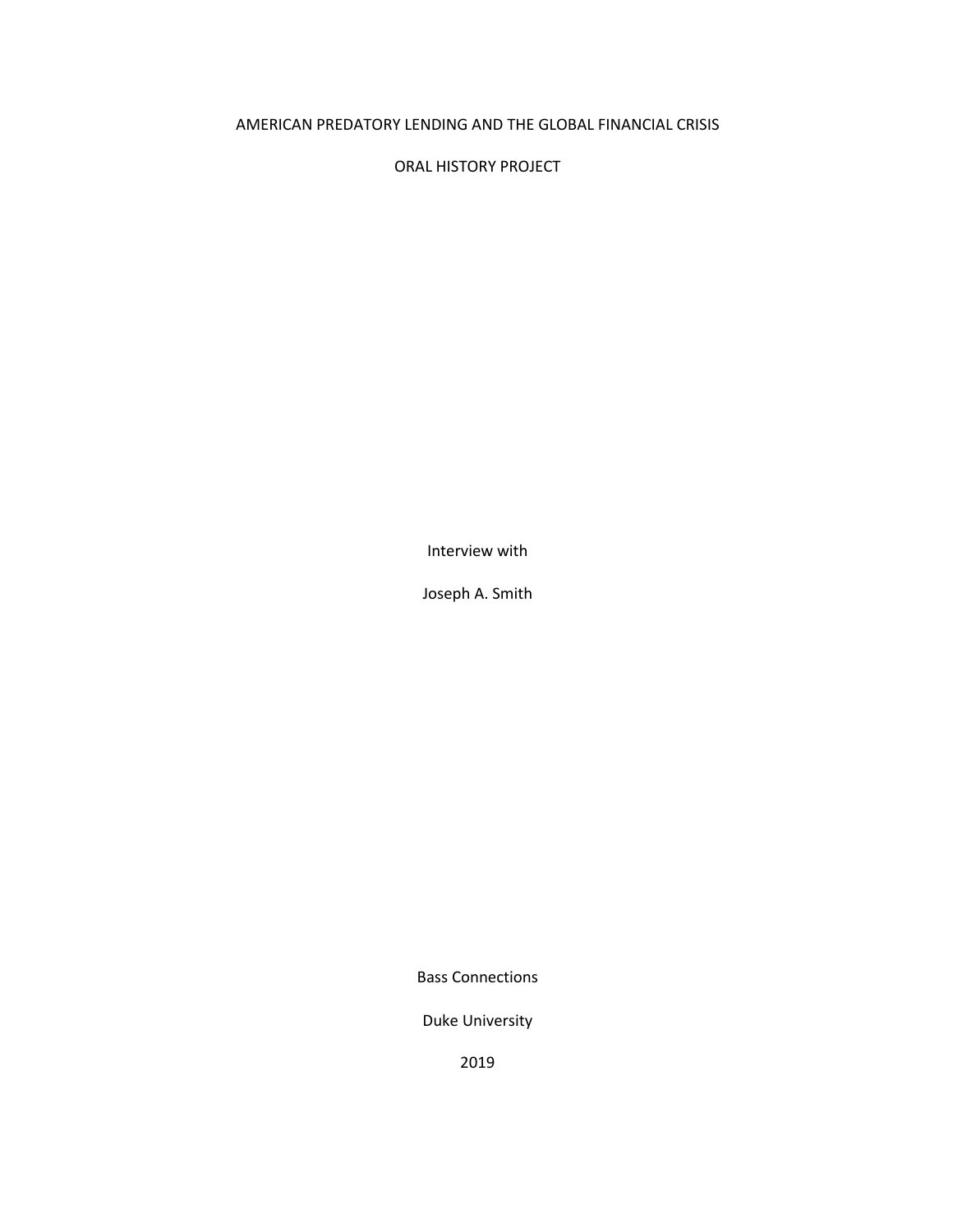## PREFACE

The following Oral History is the result of a recorded interview with Joseph A. Smith conducted by Kate Karstens on December 19, 2019. This interview is part of the Bass Connections American Predatory Lending and the Global Financial Crisis Project.

Readers are asked to bear in mind that they are reading a transcript of spoken word, rather than written prose. The transcript has been reviewed and approved by the interviewee.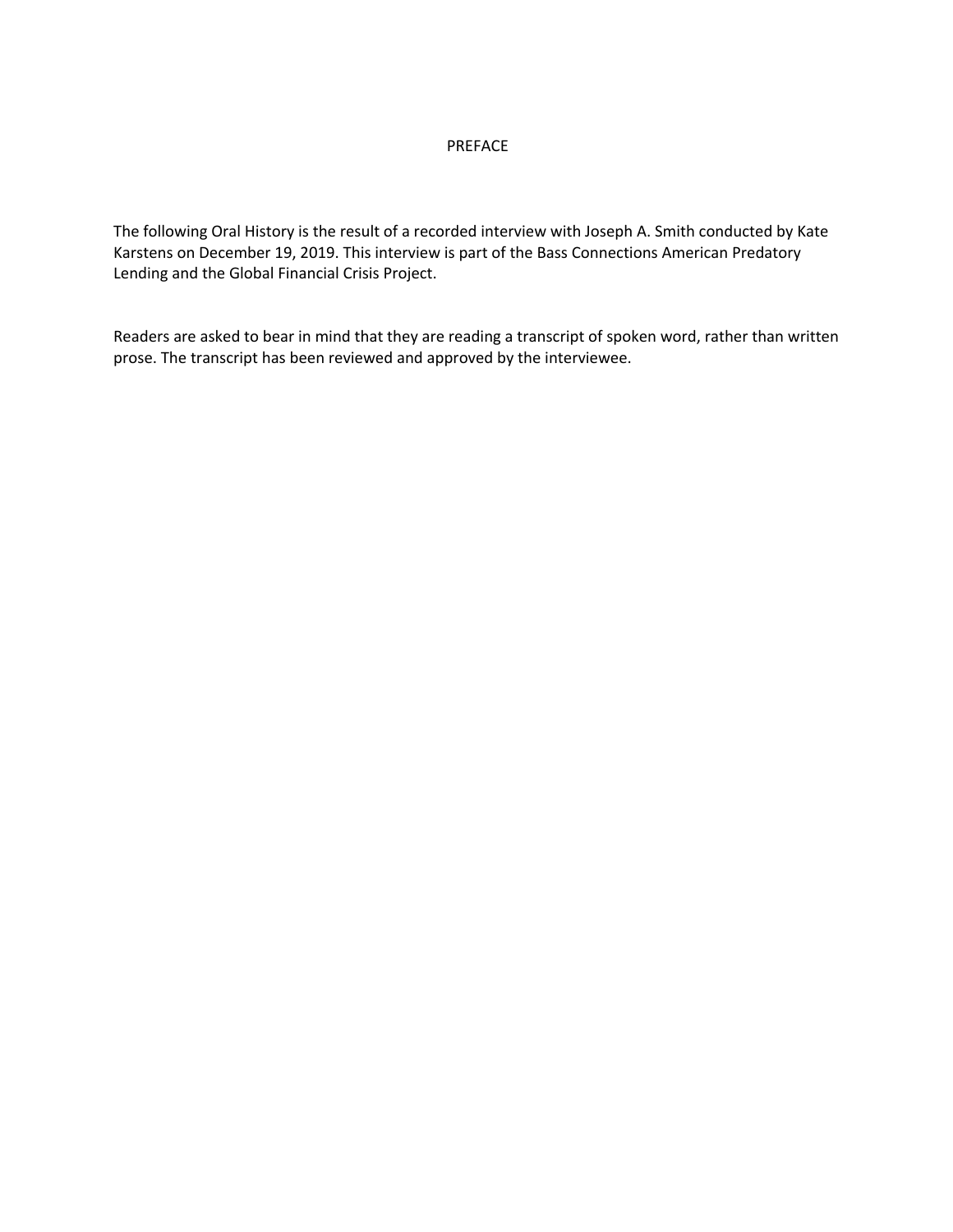| Transcriber: Kate Karstens   | Session: 1             |
|------------------------------|------------------------|
| Interviewee: Joseph A. Smith | Location: Durham, NC   |
| Interviewer: Kate Karstens   | Date: December 9, 2019 |

- Kate Karstens: I'm Kate Karstens an undergraduate student at UNC Chapel Hill and member of the Bass Connections team for American Predatory Lending and the Global Financial Crisis. It's Monday, December 9, 2019. I am at the Duke University School of Law for an oral history interview with Joseph A. Smith, a partner at Poyner Spruill and non-resident fellow at Duke University's Global Financial Markets Center. Joe, thank you for joining me today.
- Joseph A. Smith: You're welcome. Happy to be here.
- Kate Karstens: I'd like to start by establishing a little bit of your background. You attended Davidson College for undergraduate and received your JD from the University of Virginia, correct?
- Joseph A. Smith: That is correct, yes.
- Kate Karstens: When in your career did you first become involved with residential mortgages

Joseph A. Smith: Other than having a residential mortgage … I was general counsel in my first bit of private practice here in North Carolina. I practiced law in New York and then came here – long and circuitous route, in the late '80s. I actually foreclosed on a bunch of people's houses, in the downturn in the late 1980s. So I suppose you could say it was then. In later times when I had been to conferences with people talking about the mortgage crisis. The devil made me do it. I would ask people, anybody else here ever been foreclosed on or actually foreclosed on anybody. And I was usually the only one.

> I was then general counsel of a bank holding company in eastern North Carolina. And although we had some residential mortgage foreclosures, most of the foreclosures we were having were commercial, that is to say businesses, which had pledged real estate as a portion of the collateral for business loans. And so I had some experience there. And then when I returned to North Carolina after a brief stint in Washington practicing law, I became Commissioner of Banks. I was made Commissioner of Banks in 2002, and that was several years after the adoption of the anti-predatory lending law and the mortgage licensing law. And so almost immediately I became involved with residential mortgage lending because I became essentially the de facto regulator of non-bank mortgage lenders in North Carolina. And so that was really when I got deeply involved in mortgage lending.

Kate Karstens: Can you talk to me a little bit more about your first role where you said that you foreclosed on a lot of home mortgages?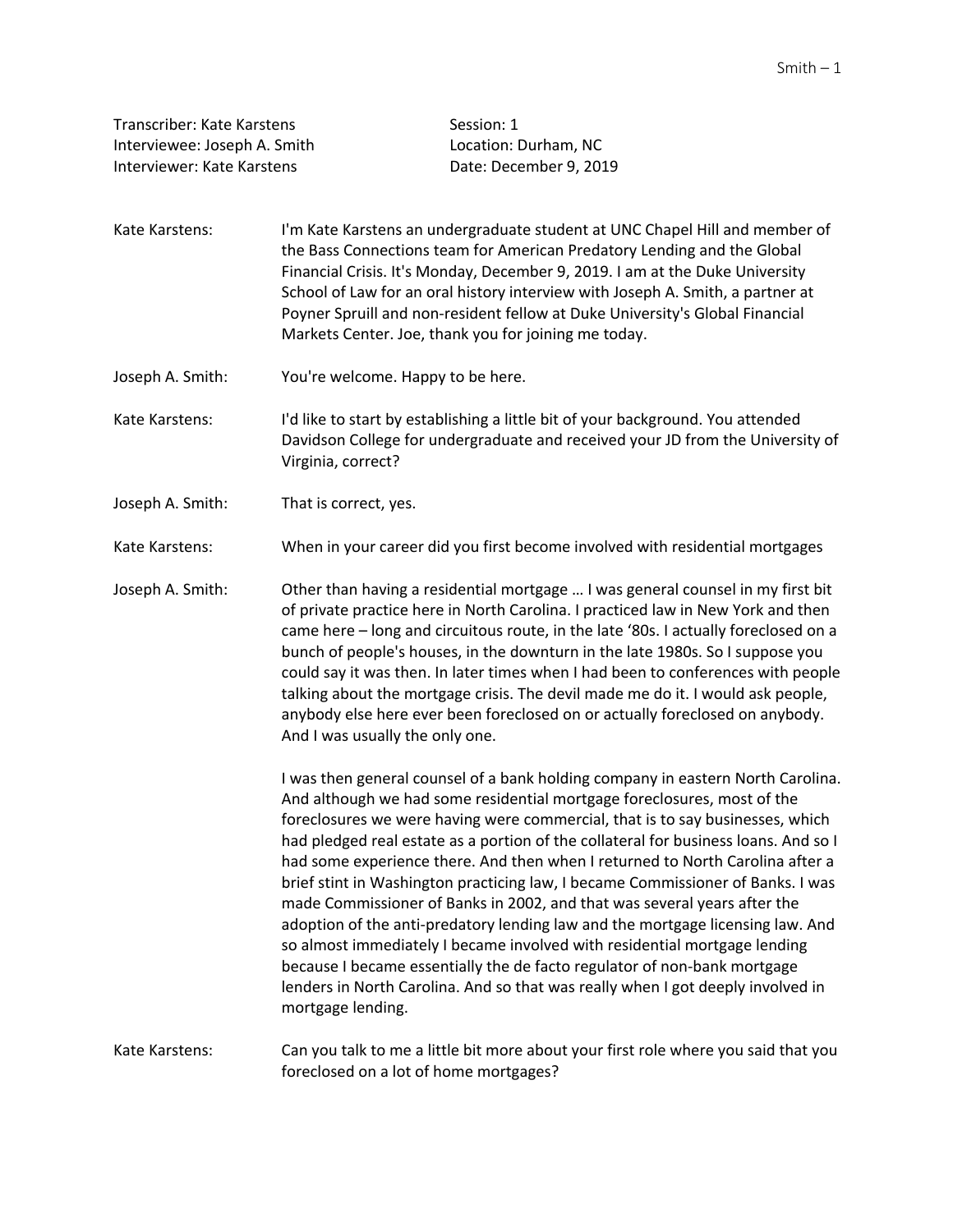- Joseph A. Smith: Yes. When I came to North Carolina —Lord knows I probably get the dates wrong — it was 1988, '89. It was right in the aftermath of the S&L [Savings & Loan] Crisis. There was a downturn in the economy, and there was also a downturn in business generally. And so, as a business lawyer, you did what you had to do to stay in business, to keep practicing here and make money. And so there were a number of out-of-state lenders in particular who had made a mortgage loans to people in North Carolina and people couldn't pay. They had done it for a number of reasons. I mean we didn't always get into the details. I didn't, as someone who was just being asked to collect it, but it was a pretty pro forma format. I mean North Carolina had, wasn't rocket-docket exactly, but it was really pretty quick unless there were substantial defense. It was actually hard for people to raise defenses. And so it was a pretty, I hate to say pro forma, but it was close to that. It was a sad thing. It was awful. You don't forget having people watch you auction off their houses. It's not fun.
- Kate Karstens: Moving forward to the next few decades, how would you characterize the key changes you saw in the North Carolina mortgage market from when you were first involved all the way up to 2008?
- Joseph A. Smith: I think the difference would have been that, again, as a bank lawyer, I didn't, we didn't have much to do. I didn't have much to do with finance companies or non-bank lenders, mortgage brokers, people who weren't associated with banking. So most of the lending we did was to what you would call conforming loan borrowers. That is to say people with good credit who qualified under Fannie Mae [Federal National Mortgage Association] or Freddie Mac [Federal Home Loan Mortgage Corporation] – were conventional borrowers, had good credit, who put ahead a down payment. The bank I was with, I do not recall that we did a lot of FHA, Federal Housing Administration, lending which would have been lower credit scores except to the extent we did so-called affordable housing loans, which were done to comply with the Consumer Reinvestment Act of 1977.

The design there was to make sure we were reaching out to otherwise underserved communities, particularly communities of color. We did do some stretch lending, I guess I'd call it, during my time in banking, but that was a relatively small part of a relatively large business. When I came back, when I became the Commissioner of Banks, we had 15,000 mortgage originators who did not work in the banking industry, who were employed by private mortgage banks, meaning non-depositories. They were private firms or mortgage brokers who would close loans, make offer loans and close loans on behalf of lenders, but who often didn't have any skin in the game, who would have money advanced to them by a lender and would then close in the lender's name and get paid a fee, a commission. So, the big change was the extent of the non-bank mortgage market. It was much larger than I had thought and it was much less well-trained, much less fastidious.

Kate Karstens: So looking closer to 2008, do you believe that you, as well as the members within your organization and your colleagues at your agency, were seeing the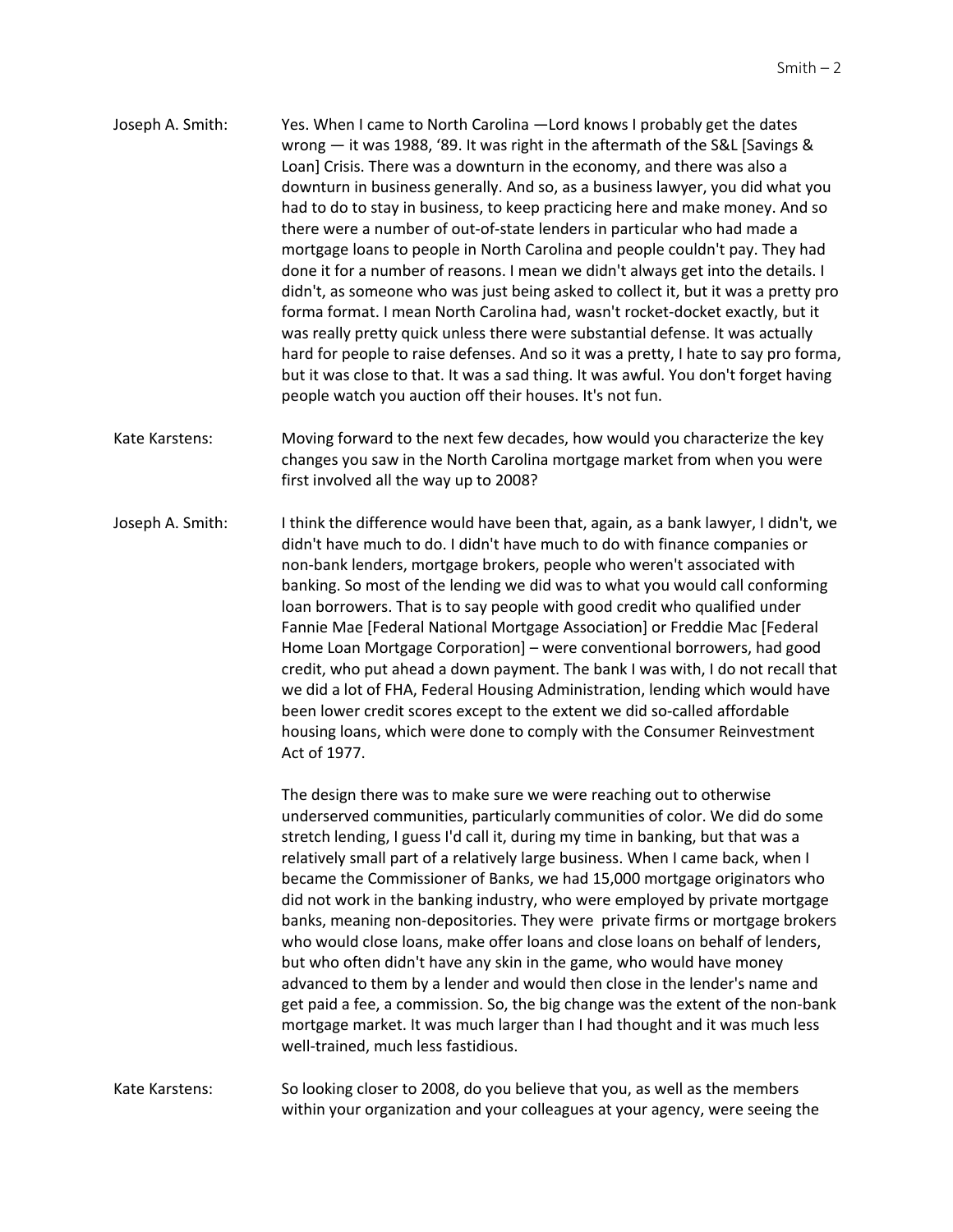same changes or was there some disagreement between you and your colleagues?

Joseph A. Smith: There was no disagreement. What we pretty clearly saw — and we saw a number of ways — we saw based on complaints we were getting from consumers in the marketplace and we saw based on discussions we had with the Attorney General's office, who was very keen on consumer issues, and we saw or heard from consumer advocates, Self-Help being one, but only one, there are numerous others, that there were a number of predatory operations in the mortgage market. There were people who were taking advantage of borrowers who they talked into taking loans that the borrowers could not possibly pay, but who got paid a fee, gone onto the next loan and didn't care. And didn't face any consequences. There had been a lot of discussion about this in connection with the passage of the two laws I mentioned earlier, the Predatory Lending Law and the Mortgage Lending Act. So a lot of that discussion had happened before I became commissioner. There was pretty widespread agreement that there was some, and we didn't define it very carefully, amount of bad conduct going on out there that needed to be stopped. And by the way, I got complaints from members of the general assembly of both parties, I might add, about matters involving unfair loans.

Kate Karstens: I'm sure as you can tell from these questions, we're really interested in hearing about your role in state bank regulation. And so continuing on that thread where you are serving as Commissioner of Banks for the state of North Carolina from 2002 to 2012, can you describe a little bit more in depth an example of the type of a complaint that you would hear from a consumer and how you would hear that complaint?

Joseph A. Smith: Okay. You would get a complaint a number of ways. We had a complaints line. We actually had set up a department of people who dealt with complaints. People would call, people who were in desperate straits who could not afford to make their loan mortgage payments, and we felt they were had been threatened — in the sense of, threatened with the loss of the home — would go to any one of a number of places to get relief. So we would get calls from advocates in the area. We get calls from consumer counselors. We'd get calls from consumers themselves. We'd get calls from some people in the industry who were pointing out to us  $-$  and this was for good reasons and other reasons — that competitors of theirs were engaged in unfair or questionable conduct. And so we had a lot of sources and we had investigators who would go out and look into it. We had the power to investigate and to do examinations of loan operations, which we did if we got complaints. The outfit who got complained about went way up on the examination – we had limited resources so whoever got complained about got examined sooner than they might have otherwise. And we just did what we could with what we had to try to stop bad conduct, and frankly to put people out of business who we didn't think should be in the business.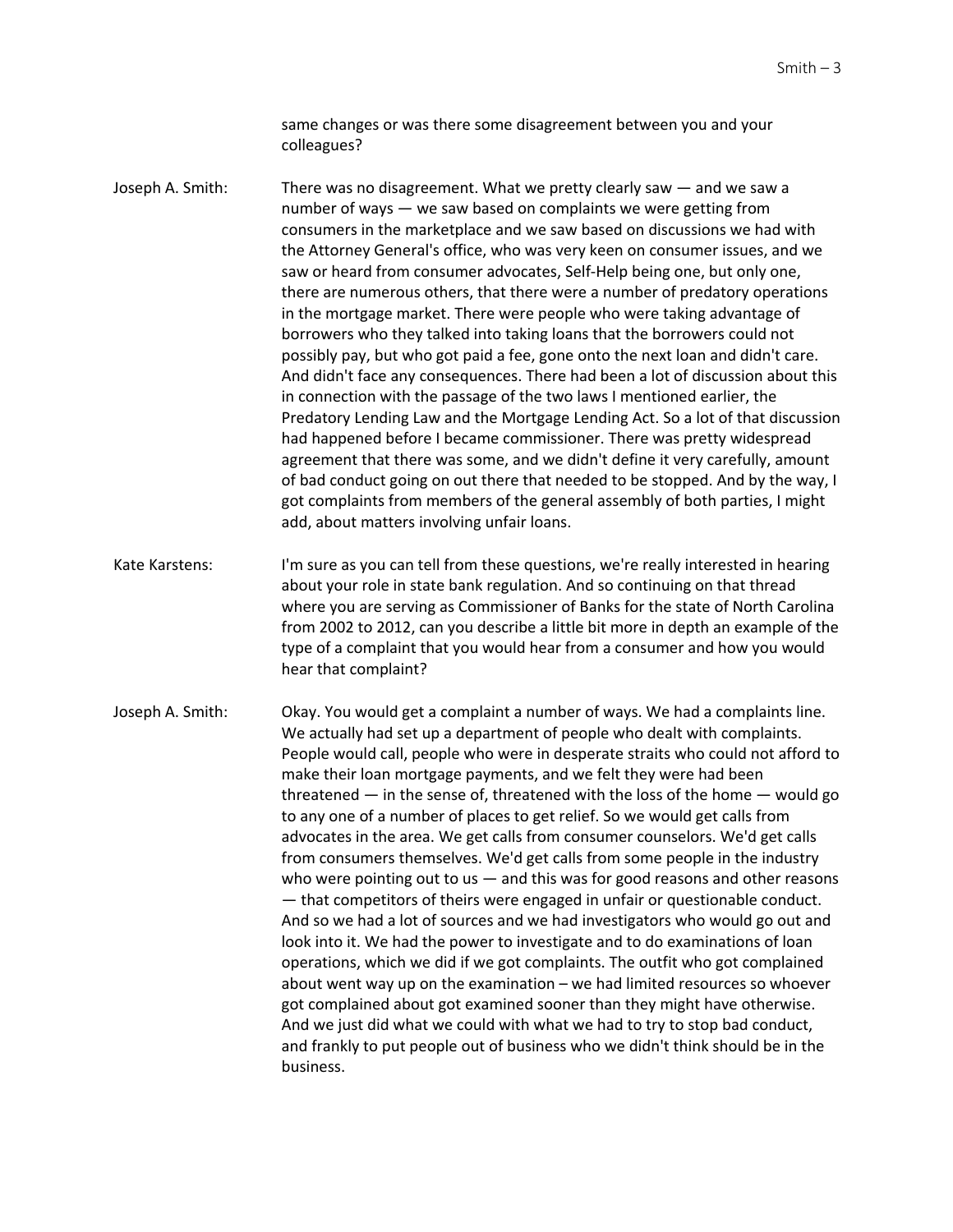- Kate Karstens: So both including consumer complaints and anything else you may handle, can you describe some of the official responsibilities that you were in charge of?
- Joseph A. Smith: Well, sure. The main one in terms of the mortgage market, if that's what we're talking about. Yes?
- Kate Karstens: Yes.

Joseph A. Smith: [continued] ... Was to determine whether a person who had applied to be a mortgage originator should be licensed. And you couldn't do it in North Carolina. You could offer mortgages in North Carolina in those days, in one of two ways — this changed later — but one step at a time. You could either be employed by a bank or you could be employed by a mortgage broker or mortgage lender. If it was the latter, then you yourself had to be licensed as a loan originator and you had to be employed by a firm that was also licensed as a mortgage banker or a mortgage broker. And so the tool we had to address bad conduct in the marketplace was the threatened or actual withdrawal of licenses.

> We'd take licenses away from people who were bad actors or the denial of licenses to people who were obviously unfit. And there were a lot of them to get in the business to begin with. That didn't stop some people from doing it anyway, but that was illegal. Then we turn it over to law enforcement and those people went to jail. It was a coordination. We worked with the NC Justice Department. We worked with the not-for-profits. We worked with the industry, frankly, to which the smarter among whom — I'll stand by that term — knew that their reputation depended on getting rid of the bad folk and bad meant bad and incompetent, and bad meant bad and crooked, and sometimes it meant incompetent and crooked.

Kate Karstens: So did you see controlling licenses, particularly mortgage lending licenses as the primary means for regulating the entire mortgage industry?

Joseph A. Smith: No, but that was what we had. That was the lever we had. There were issues about whether and how — as I'm sure you all know — the Fed [Federal Reserve System] in particular could have under HOEPA [Home Ownership and Equity Protection Act] have exercised broader jurisdiction in the mortgage market to have national standards, which they did not do. There was a lot of other activity, particularly before 9/11, there was a lot of activity at the federal level also about mortgage fraud. A lot of what we dealt with were unscrupulous lenders who had taken good faith borrowers who frankly needed a little more, a lot more financial training, and a lot more advice about how much they could handle, putting gullible people frankly, into loans they couldn't handle.

> But around the country there was a lot more than that. There were fake loans, there were loans that have been to made up borrowers. There were terrible other examples of fraud to the point that the FBI's chief agent in charge of these matters had said it was like a pandemic or epidemic of mortgage fraud and it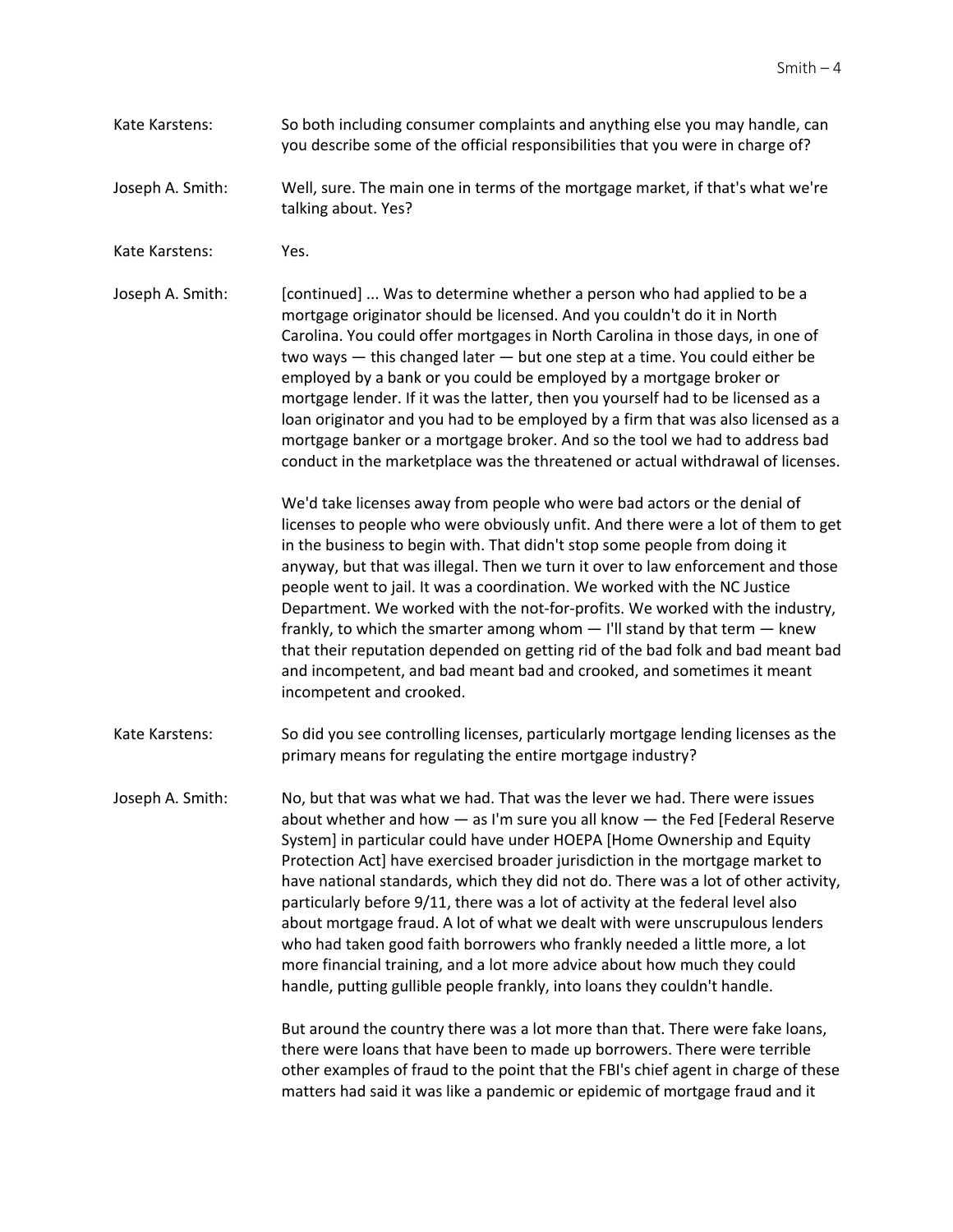had gotten to be the FBI's top enforcement priority too. So it wasn't like we were the only people in the world doing these things. I think our view was we can clean up in our neck of the woods with the resources we have. What we can do is clean up the marketplace by getting the bad actors out. We actually thought, I still think, that that was an industry-friendly thing, and by and large, the banking industry and much of the mortgage industry thought the same thing. Some people complained about the cost of it, but relative to the damage that came later, it was cheap. Kate Karstens: So you've mentioned the FBI and the Fed as agencies that your office worked with. What other agencies, both state and federal did you work most closely with on issues related to the residential mortgage market? Joseph A. Smith: It was mainly with the North Carolina Department of Justice, the North Carolina AG [Attorney General]. We did some work with the feds, that is to say, the FBI. We didn't do much if anything with the Federal Reserve, we didn't do much with banks. The issue with banks would be that there were some bad actors. Again, if you go back to the presumption that a mortgage originator essentially gets paid on commission as sort of commission-based or at least the big money, the bonuses and stuff, even working for a bank, it would depend on your volume. So there were people in the banking industry, employed by banks I should say, who did not-so-great things. And the problem with them is they go from one to another, in other words, they would, right when you're hot on their trail, they go, they go to another bank, go to another state, go to something else. And so in the early going, the problem we had was keeping track. There were people we knew needed not to be in the industry. So we tried to figure out how to get after them. There wasn't a lot you could do under banking law. Generally speaking, if you saw something that was criminal or near criminal, even bad to the point where you get a civil injunction or civil penalty or fines, generally speaking, that had to go to the Justice Department. Or, it was better to go to the local District Attorneys, there actually were some local DA's who did some work in this area. Kate Karstens: How would you describe your relationship with the local AGs and the North Carolina Department of Justice? Joseph A. Smith: I think we had a good relationship. In general, banking supervisors and AGs, it's sort of like the cattle persons and the sheep persons. The AGs don't think we're quite hairy-chested enough in the supervisory world if you, pardon my saying so, and some of us in supervision thought that the prosecutors are like a person with a hammer who thought everything was a nail. But the good news was it was constructive tension, not a bad one. And in the main we worked together a lot. There was a lot out there. There wasn't time to bicker much, but there was a lot of bad stuff. Kate Karstens: So outside of the government, in your role as commissioner, what other stakeholders did you engage with most?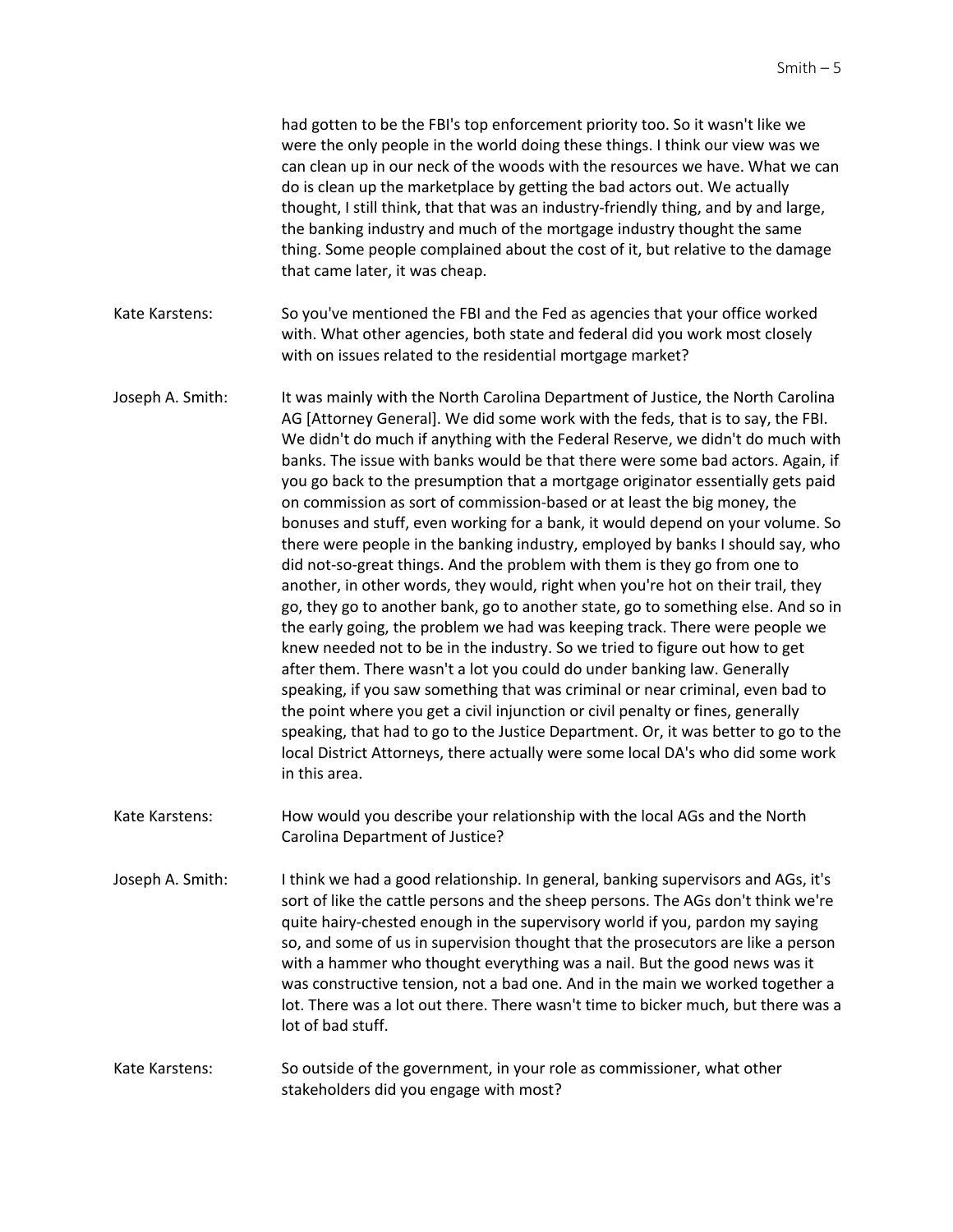| Joseph A. Smith: | Mainly with NGOs, non-governmental organizations, or not-for-profit advocates     |
|------------------|-----------------------------------------------------------------------------------|
|                  | as they were generally called. Self-Help was the big one around here. I did a lot |
|                  | of back and forth with them $-$ and I mean in a good sense. They would say we     |
|                  | never quite did enough, which was fine. There was constructive criticism and      |
|                  | coming from them all the time and a lot of referrals. That was it primarily.      |
|                  | Somewhat to a certain extent - again, the members of the General Assembly         |
|                  | get complained to like members of Congress – members of local or state            |
|                  | legislatures get complained to constantly by constituents. And so we'd have a     |
|                  | lot of coordination there. It was important to do this because it was good        |
|                  | relations with the General Assembly was an important part of my job.              |

- Kate Karstens: And how did your office respond to those complaints that, for example, Self-Help would process?
- Joseph A. Smith: What we could do  $-$  and we would talk with them about it  $-$  if there was an urgent need to stop something — I mean, what we couldn't do was intervene in foreclosures or in mortgage lending, and in particular, in the operation of the mortgage market. What we could do was investigate immediately and maybe open up a file and begin to talk about taking somebody's license away. I mean, we had – talk about a hammer – what we had wasn't very nuanced. It was kind of binary. You were either in the business or not in the business. And so the threat of not being in the business helped sometimes. If something was really bad or they just didn't listen or they were fly by night or you just didn't trust them, them being the lenders, mortgage lenders or brokers, you got with [the Department of] Justice immediately and try to see if there was a civil action that can be started or even criminal and depending on the facts, right. I mean it depends on how bad it was, whether there was actual fraud and if there was fraud, whether there was criminal fraud, which is somewhat different. It depends.
- Kate Karstens: And as you and your office began addressing these complaints, at any point, did you and your colleagues believe that policy changes were in order?
- Joseph A. Smith: I think what we mainly believed what we couldn't understand, and when I looking back on it, what I wish I would have done, what I couldn't believe was — I couldn't understand why people were buying some of the paper they were buying. I mean, I just — and it wasn't all banks. It was others … Mainly, what we wanted them to do was stay out of our way. We were having a big fight with them over preemption, which is an entirely, it's another topic perhaps for another day or perhaps for never. But I mean the, the biggest problem we had was that some of the federal agencies in charge of federally regulated banking organizations were trying to preempt all the laws we had.
- Kate Karstens: So did you believe that policy changes needed to be had or did you believe that that just simply wasn't in your office's day-to-day issues to handle?
- Joseph A. Smith: … Frankly, we were so busy doing what we were doing. We weren't thinking policy… We thought what needed to be done was what we were doing, which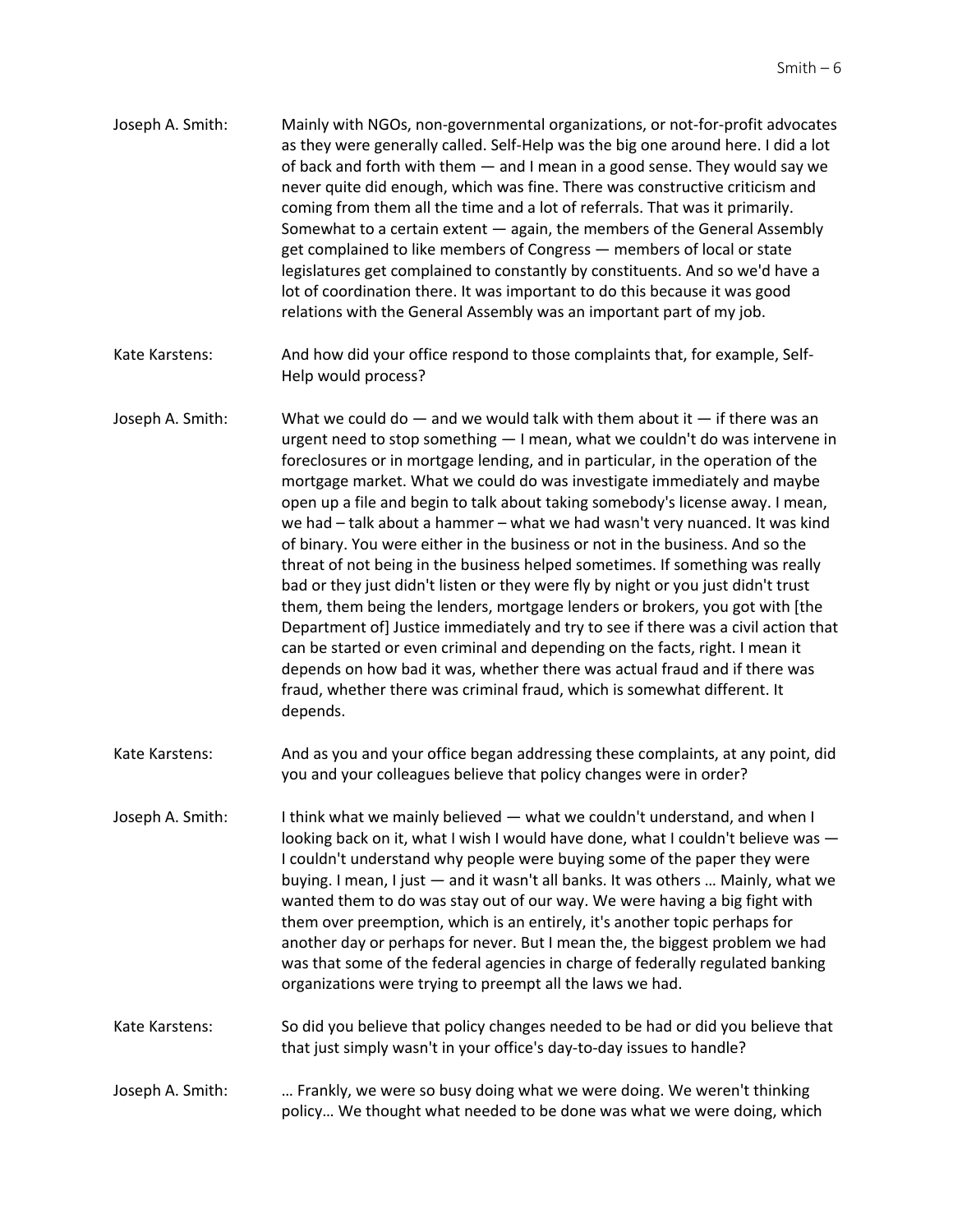was cleaning up the market, enforcing the market. I wish we'd had a little more cooperation from the people who were buying the paper, but as it turned out, apparently it was being bought by much of securities firms who would themselves just pass it along, pass along the good and the bad, mainly the bad.

- Kate Karstens: So over the last decade we've seen a number of different narratives emerge to explain the financial crisis and particularly the role of residential mortgages within that narrative.
- Joseph A. Smith: Right.

Kate Karstens: How do you understand the role of residential mortgages within the broader financial crisis?

Joseph A. Smith: … The bad mortgage paper — and the derivatives — I thought there was going to be, to answer your question, I thought that something bad was going to happen as a result of what I was seeing. What I thought was going to happen was to be something like the S&L crisis, which would be a serious but not lifethreatening downturn in the economy. A lot of red ink and a lot of institutions fail. Some failures, a few guys go to jail. And that's going to be it. What we didn't understand, what I didn't understand, was the role that derivative securities were making in the leverage that the magnification of the risk of the mortgage market in the secondary, in the capital markets by the use of derivative securities, so that the same bad loan could support 10 times the loss that you thought it would. So I think that was the piece I missed.

> To get back to your prior question, by the way, now that I've thought about it, there was an argument particularly with regard to Georgia's attempt to amend its predatory lending law to allow liability for fraud to go along to someone who purchased a loan. In other words, if you buy it from a not-so-great mortgage broker or through one, or if you buy it from somebody else who bought from them and there's fraud, the liability still attaches to you. Right. In other words, you still are obligated. You're still — there's an issue there about your own conduct. And so you have to do due diligence, fundamentally. You have to know what you're buying. That never … happened. It was in the Georgia law for a while and then it wasn't. It got taken out. The industry said no, the rating agencies, God bless them, said no. They couldn't rate securities where there was this risk that, you know, heaven forbid, you'd have to take responsibility for what you were financing. And so, in retrospect, I guess the question is whether, assignee liability, as it was called, whether the addition of that to the policy arsenal would've made a difference.

Kate Karstens: So looking back, do you believe that had you had other tools — and perhaps you can give any examples — had you had other tools besides regulating mortgage licenses, things would have been different, at least in the state of North Carolina?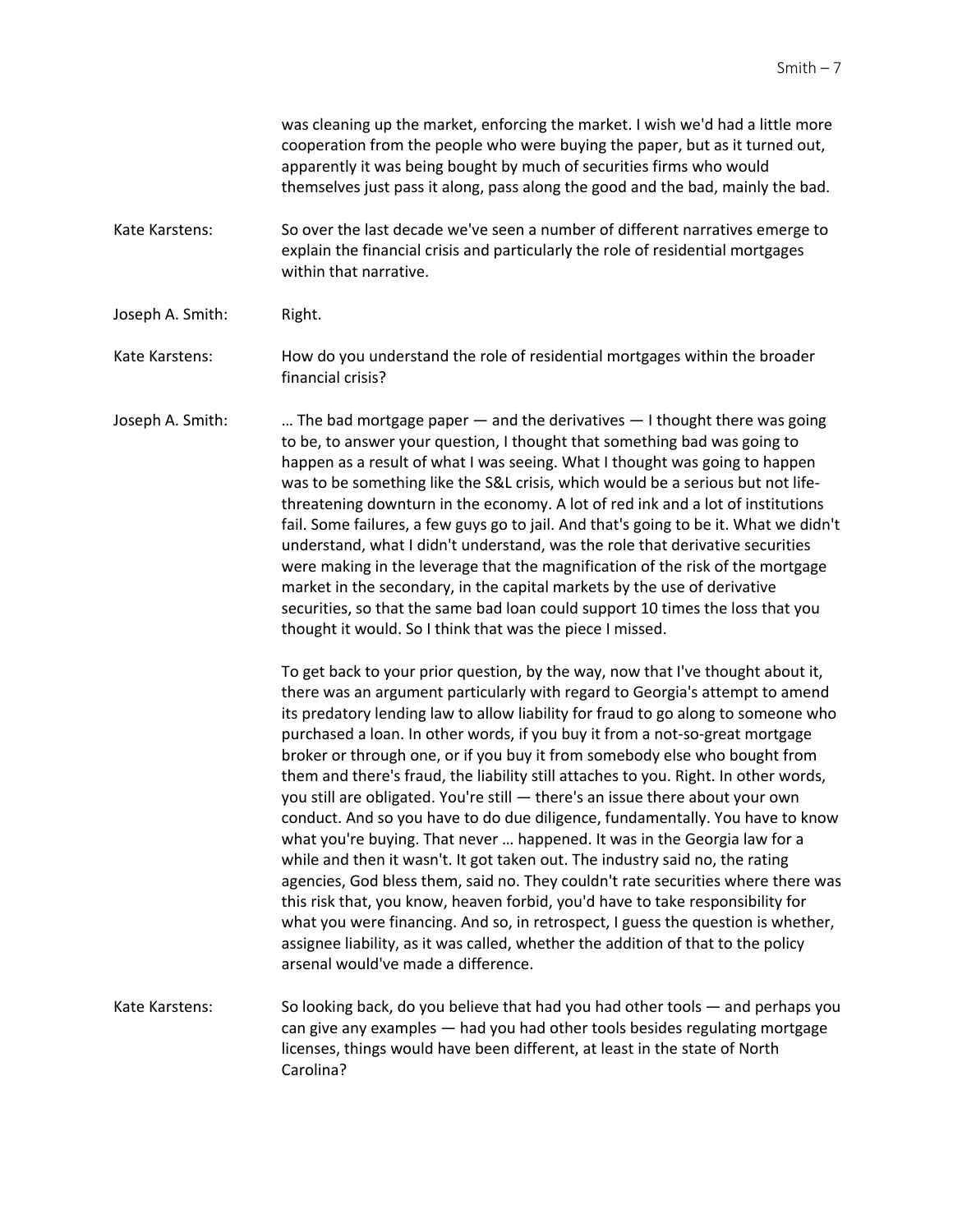- Joseph A. Smith: No. I actually don't. I mean, I think the basic infrastructure that we now know that was there — which was people buying the stuff no matter what passing along no matter what, taking a fee and going on about their business and pretending nothing had happened and the rating agencies rating bad stuff as good. No policy we could have in our hands could have made any difference to that at all. So no, I don't think so, actually. I think the best we could do was try to get the real jerks out of the market and that was helpful. But in retrospect, I mean, we didn't, we didn't win the war. I mean, we did what we could and I think it would have been worse if we hadn't done what we did. But no, I think the changes had to come from Washington and from New York and from London and from all kinds of places where people had to take responsibility for this stuff.
- Kate Karstens: To what extent do you see your personal experience as adding up to something important to our understanding of what happened in the run up to 2007, 2008?
- Joseph A. Smith: Oh, I think it's crucial, don't you?
- Kate Karstens: Of course. [Laughs.]

Joseph A. Smith: [Laughs.] My experience I hope will tell you that from the … what you could learn from what happened to me is that I saw — and I'm, no, I wasn't that much of a consumer advocate guy, I mean I was sort of an industry person, but you didn't have to be an advocate to see that there are bad thoughts, stuff going on. What was interesting to me is we, from the local level, would tell people in Washington and tell people in the financial markets, if allowed to  $-$  and I did. I actually went to an investor conference once, that was an experience, that something bad was going on. And then you get a pat on the head and they'd say, "Oh, well it's, you know, you're conflating them. You're taking your local experience, conflating it, you're making a mountain out of a molehill. You don't know what you're talking about. The data we have says otherwise." And so it was — the frustrating part was not to be listened to. And so I guess the lesson would be that policymakers and industry people all over need to talk to each other more and listen to each other more.

Kate Karstens: And speaking of, you know, comradery, talking to people in similar positions, do you believe that you were the only state that was experiencing that?

Joseph A. Smith: Oh no. No, no, no, no, no. And then during this period, the states formed a licensing system nationally with a common database that allowed us to track bad actors across state lines and across the like. And so we — it was at first only, it was a state owned and operated activity. We've ultimately — and the national mortgage licensing system still exists. And, no, so the states worked together on this and it was made part of the federal infrastructure surrounding mortgage in the HERA Act, Housing and Economic Recovery Act of 2008. I should have studied up before I came here. It was adopted as an appropriate licensing mechanism. And so first with HUD [Housing and Urban Development] and now with the CFPB [Consumer Financial Protection Bureau], the states still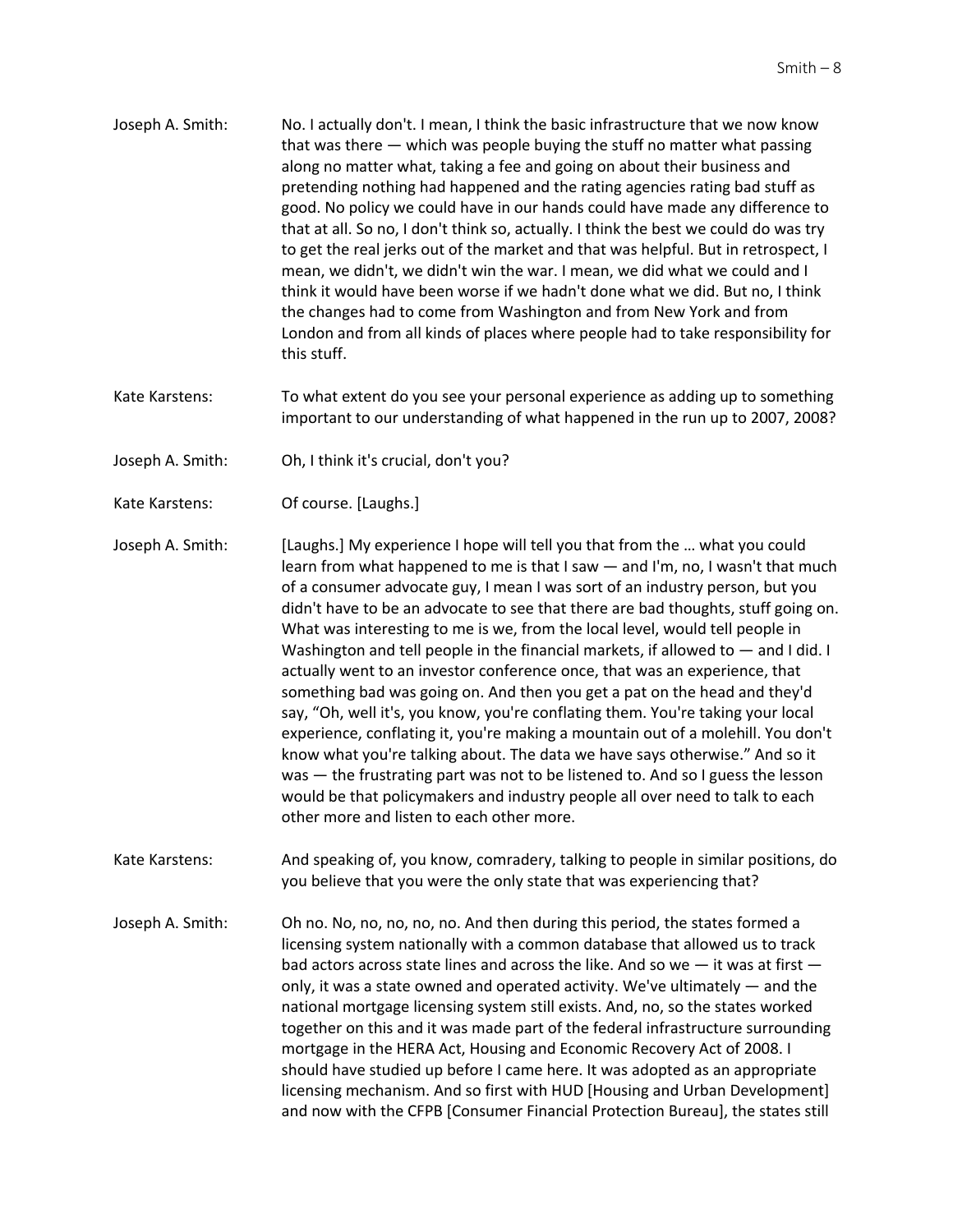operate a licensing system. HERA, by the way, also included bank employees, not as licensees but as registrants under that, so that if you go to a bank and you see someone give you — somebody gives you a card, it undoubtedly will have an N M L S number on it. And that's because in order for that person to use the word "mortgage" in a sentence directed to you, they have to be registered. And that was a big state accomplishment. But I will tell you…— at an event at Harvard University, at the joint center, the then General Counsel of the Office of Control of the Currency sniffed and called this the pharmacy approach, the pharmacy licensure approach to financial regulation.

- Kate Karstens: And can you explain that a little bit?
- Joseph A. Smith: Well, yeah, it was put-down. It was sort of like, "Okay, well they've, they've got this system now. They think they have  $-$ " It was sort of  $-$  everything we did was — it wasn't even, we didn't even want an "attaboy," we just wanted people to pay attention. Now, understand that there were things going on that needed to be worked on. Anyway, but I'm over that. It hurt at the time, but I'm over it.
- Kate Karstens: And looking back on the crisis over a decade later, what do you see as the most important lessons for mortgage originators and state-level policy makers as well as state-level regulators like yourself?
- Joseph A. Smith: I think you've got to be really careful about a product like this being sold by people on commission. I mean I do. I think actually it is — I think in the name of efficiency, generally the whole mortgage system, mortgage lending system has run out lawyers. By the way, in North Carolina it used to be you had to have a lawyer to close a mortgage. Now you — the FTC [Federal Trade Commission], by the way, ruled that that was an antitrust violation. … You can have one, but you don't have to. And so the lawyers got run out. So you had situations, you have situations, particularly where if you have a national home builder who shall remain nameless who also has a captive finance arm, who's about to close a loan with somebody, I mean, everybody at the table has an interest in closing the loan, right? And getting it done no matter what. And they don't get paid until it does. And you have on the other hand, the borrower who's going to be left holding the loan — and well not the loan, but holding the bag — owing on it and paying for the rest of his or her or their — well, for the foreseeable future. And there's nobody there looking out for the, for the borrower.

There's nobody there to say, "No. Stop. Think." There are no, there are no brakes. Efficiency has overcome everything else. And in fairness, I mean, most loans pay off. Most people pay their loans. The default rates, even in the worst times in the crisis weren't above 10% maybe, but that means 90%. And in some parts of the — in the conforming parts, it's way over that it's 98 or 99% pay. So there's the people  $-$  the advocates for efficiency are right to that extent  $-$  ... for people who understand what they're doing or at least have enough money to get through it all … efficiency works better. It's lower costs, more convenient, quicker. For people who — of lower, of lesser economic means with less education, less understanding of financial — less financially literate, it can be a